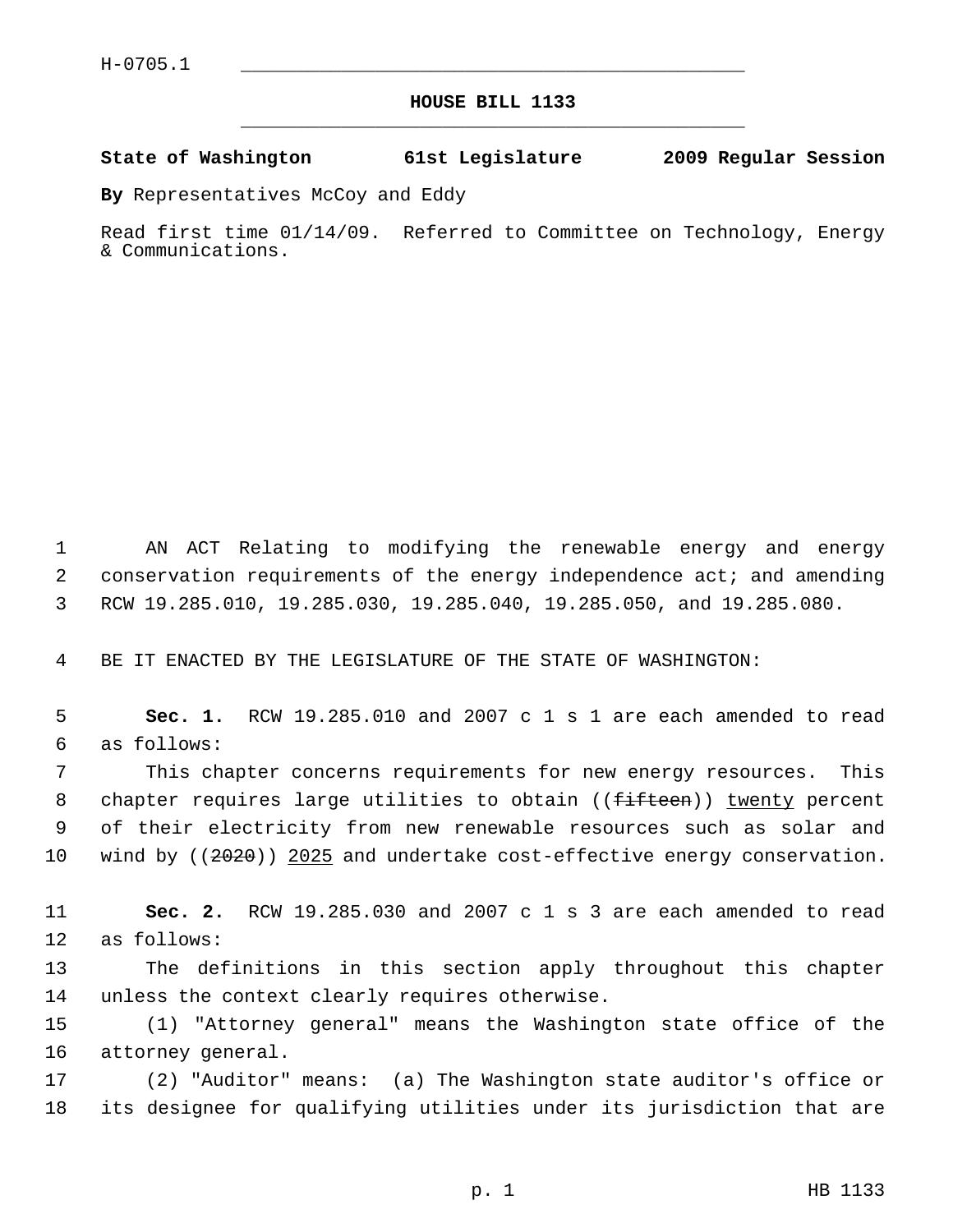1 not investor-owned utilities; or (b) an independent auditor selected by 2 a qualifying utility that is not under the jurisdiction of the state 3 auditor and is not an investor-owned utility.

 4 (3) "Commission" means the Washington state utilities and 5 transportation commission.

 6 (4) "Conservation" means any reduction in electric power 7 consumption resulting from increases in ((the)) efficiency ((of energy 8 use, production, or distribution)).

 9 (5) "Cost-effective" has the same meaning as defined in RCW 10 80.52.030.

11 (6) "Council" means the Washington state apprenticeship and 12 training council within the department of labor and industries.

13 (7) "Customer" means a person or entity that purchases electricity 14 for ultimate consumption and not for resale.

15 (8) "Department" means the department of community, trade, and 16 economic development or its successor.

17 (9) "Distributed generation" means an eligible renewable resource 18 where the generation facility or any integrated cluster of such 19 facilities has a generating capacity of not more than five megawatts.

20 (10) "Eligible renewable resource" means:

21 (a) Electricity from a generation facility powered by a renewable 22 resource other than fresh water, except as provided in (d) of this 23 subsection, that commences operation after March 31, 1999, where( $($ : 24  $(\pm)$ )) the facility is located (( $\pm$ n the Pacific Northwest; or ( $\pm$ i) the 25 electricity from the facility is delivered into Washington state on a 26 real-time basis without shaping, storage, or integration services)) 27 within the geographic boundary of the western electricity coordinating 28 council or its successor entity; ((or))

29 (b) Incremental electricity produced as a result of efficiency 30 improvements completed after March 31, 1999, to hydroelectric 31 generation projects owned by a qualifying utility and located in the 32 Pacific Northwest or to hydroelectric generation in irrigation pipes 33 and canals located in the Pacific Northwest, where the additional 34 generation in either case does not result in new water diversions or 35 impoundments<sub>i</sub>

36 (c) That portion of incremental electricity produced as a result of 37 efficiency improvements completed after March 31, 1999, attributable to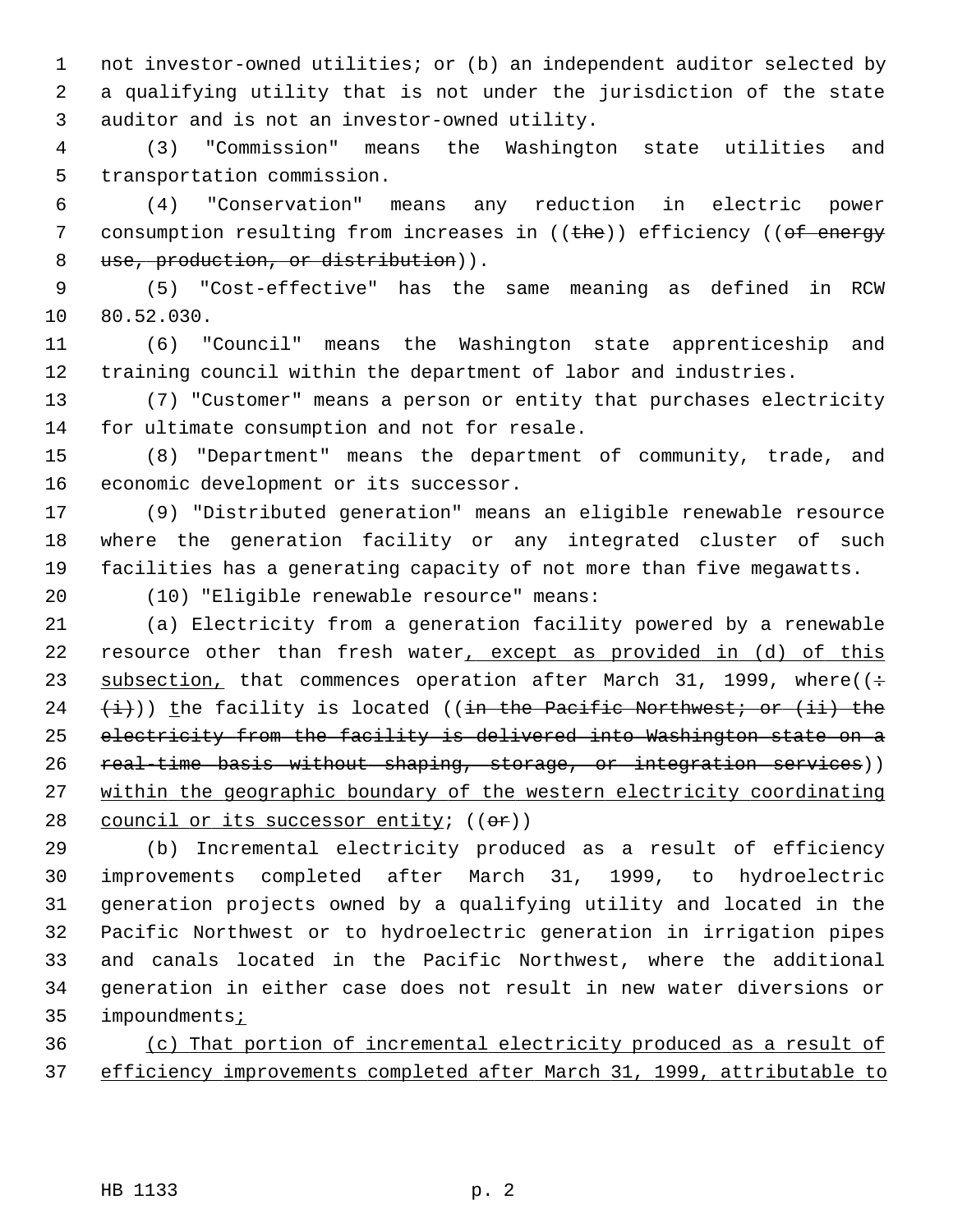1 a qualifying utility's share of the electricity output to hydroelectric 2 generation projects whose energy output is marketed by the Bonneville 3 power administration; or

 (d) Electricity from a distributed generation facility that uses currents from freshwater rivers and streams that commenced operations after March 31, 1999. The generation of electricity may not be produced as a result of water diversions, impoundments, or dams.

 8 (11) "Investor-owned utility" has the same meaning as defined in 9 RCW 19.29A.010.

10 (12) "Load" means the amount of kilowatt-hours of electricity 11 delivered in the most recently completed year by a qualifying utility 12 to its Washington retail customers.

13 (13) "Nonpower attributes" means all environmentally related 14 characteristics, exclusive of energy, capacity reliability, and other 15 electrical power service attributes, that are associated with the 16 generation of electricity from a renewable resource, including but not 17 limited to the facility's fuel type, geographic location, vintage, 18 qualification as an eligible renewable resource, and avoided emissions 19 of pollutants to the air, soil, or water, and avoided emissions of 20 carbon dioxide and other greenhouse gases. For an anaerobic digester, 21 its nonpower attributes may be separated into avoided emissions of 22 carbon dioxide, and other greenhouse gases, and into renewable energy 23 credits.

24 (14) "Pacific Northwest" has the same meaning as defined for the 25 Bonneville power administration in section 3 of the Pacific Northwest 26 electric power planning and conservation act (94 Stat. 2698; 16 U.S.C. 27 Sec. 839a).

28 (15) "Public facility" has the same meaning as defined in RCW 29 39.35C.010.

30 (16) "Qualifying utility" means an electric utility, as the term 31 "electric utility" is defined in RCW 19.29A.010, that serves more than 32 twenty-five thousand customers in the state of Washington. The number 33 of customers served may be based on data reported by a utility in form 34 861, "annual electric utility report," filed with the energy 35 information administration, United States department of energy.

36 (17) "Renewable energy credit" means a tradable certificate of 37 proof of at least one megawatt-hour of an eligible renewable resource 38 where the generation facility is not powered by fresh water, the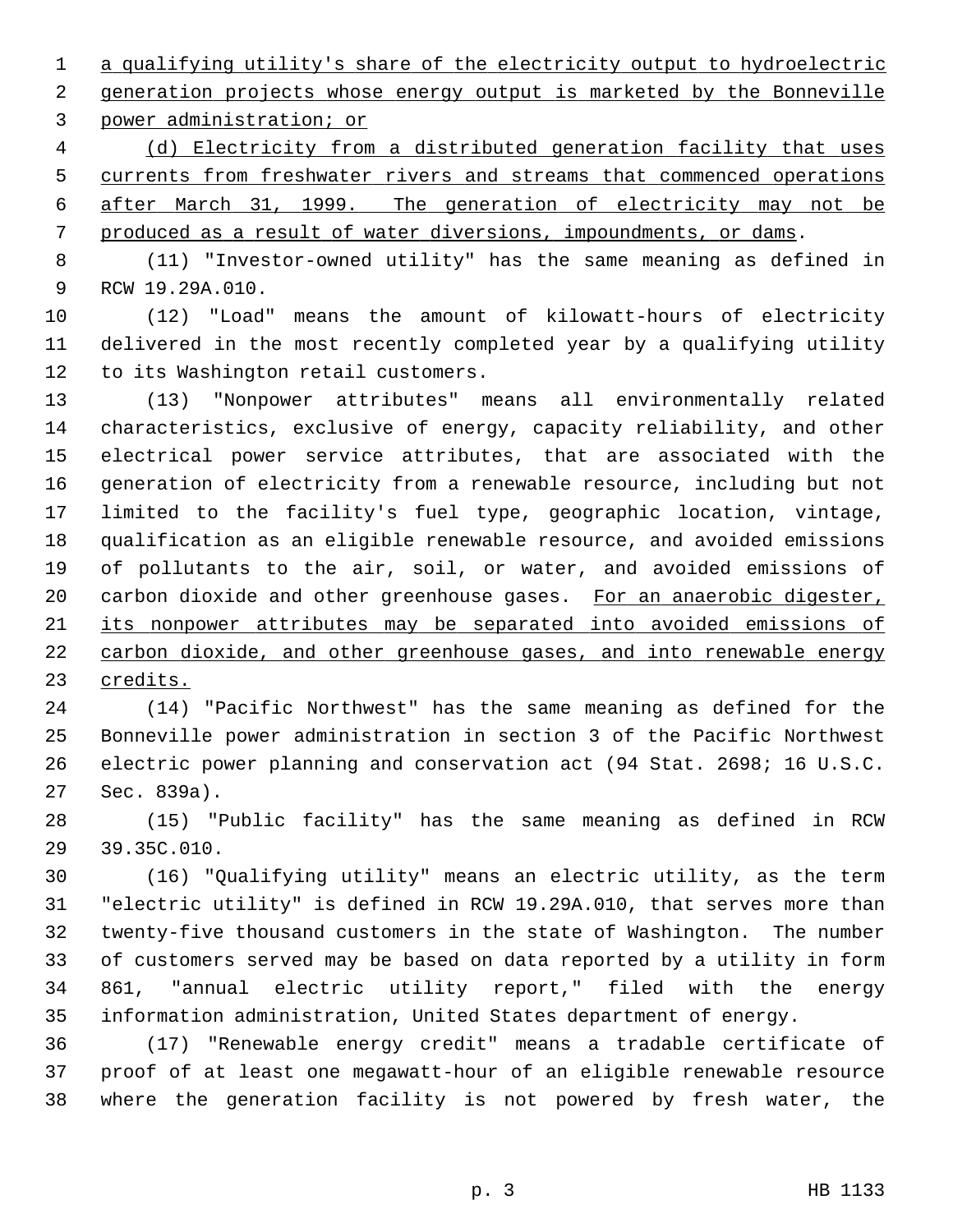1 certificate includes all of the nonpower attributes associated with 2 that one megawatt-hour of electricity, and the certificate is verified 3 by a renewable energy credit tracking system selected by the 4 department.

 5 (18) "Renewable resource" means: (a) Water; (b) wind; (c) solar 6 energy; (d) geothermal energy; (e) landfill gas; (f) wave, ocean, or 7 tidal power; (g) gas from sewage treatment facilities; (h) biodiesel 8 fuel as defined in RCW 82.29A.135 that is not derived from crops raised 9 on land cleared from old growth or first-growth forests where the 10 clearing occurred after December 7, 2006; ((and)) (i) by-products of 11 pulping or wood manufacturing processes located in Washington that are 12 not derived from old growth forests, including but not limited to bark, 13 wood chips, sawdust, and lignin in spent pulping liquors; (j) black 14 liquors derived from algae and other sources; and (k) biomass energy 15 based on animal waste, food waste, yard waste, or solid organic fuels 16 from wood, forest, or field residues, or dedicated energy crops that do 17 not include (i) wood pieces that have been treated with chemical 18 preservatives such as creosote, pentachlorophenol, or copper-chrome-19 arsenic; (ii) ((black liquor byproduct from paper production; (iii))) 20 wood from old growth forests; or  $((\overleftrightarrow{iv}))$  (iii) municipal solid waste.

21 (19) "Rule" means rules adopted by an agency or other entity of 22 Washington state government to carry out the intent and purposes of 23 this chapter.

24 (20) "Year" means the twelve-month period commencing January 1st 25 and ending December 31st.

26 **Sec. 3.** RCW 19.285.040 and 2007 c 1 s 4 are each amended to read 27 as follows:

28 (1) Each qualifying utility shall pursue all available conservation 29 related to energy end-use, production, and distribution that is cost-30 effective, reliable, and feasible.

31 (a) By January 1, 2010, ((using methodologies consistent with those 32 used by the Pacific Northwest electric power and conservation planning 33 council in its most recently published regional power plan,)) each 34 qualifying utility shall identify its achievable cost-effective 35 conservation potential through 2019. Cost-effective conservation 36 potential includes all achievable cost-effective conservation related 37 to energy end-use, production, and distribution. In assessing this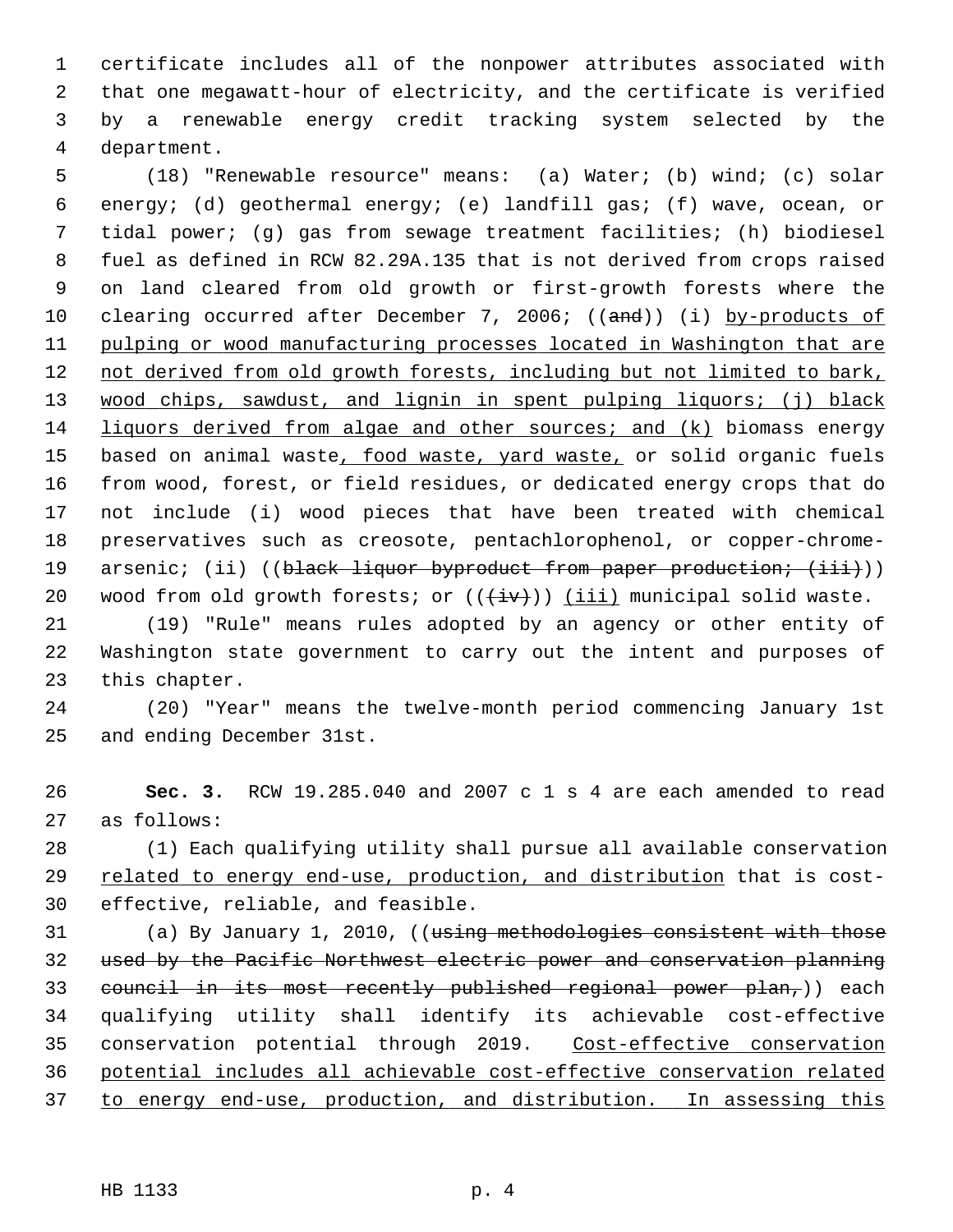potential, the qualifying utility shall use methodologies consistent with those used by the Pacific Northwest electric power and conservation planning council in its most recently published regional power plan. At least every two years thereafter, the qualifying 5 utility shall review and update this assessment for the subsequent ten- 6 year period.

 7 (b) ((Beginning)) By January 1, 2010, each qualifying utility shall 8 establish and make publicly available a biennial acquisition target for 9 cost-effective conservation consistent with its identification of 10 achievable opportunities in (a) of this subsection, and meet that 11 target during the subsequent two-year period. At a minimum, each 12 biennial acquisition target must ((be no lower than)) include: (i) At 13 least twenty percent of the qualifying utility's ((pro rata share for 14 that two-year period of its)) cost-effective end-use conservation 15 potential identified for the subsequent ten-year period; and (ii) at 16 least twenty percent of the qualifying utility's cost-effective 17 distribution and production conservation potential identified for the 18 subsequent ten-year period. In meeting its biennial acquisition 19 target, a qualifying utility may not use distribution or production 20 conservation in lieu of end-use conservation. A qualifying utility may 21 not use incremental electricity produced as a result of efficiency 22 improvements to hydroelectric generation projects to meet its biennial 23 acquisition target.

24 (c) In meeting its conservation targets, a qualifying utility may 25 count high-efficiency cogeneration owned and used by a retail electric 26 customer to meet its own needs. High-efficiency cogeneration is the 27 sequential production of electricity and useful thermal energy from a 28 common fuel source, where, under normal operating conditions, the 29 facility ((has a useful thermal energy output of no less than thirty-30 three percent of the total energy output)) is designed to have a 31 projected overall thermal conversion efficiency of at least seventy 32 percent. For the purposes of this section, overall thermal conversion 33 efficiency means the output of electricity plus usable heat divided by 34 fuel input. The reduction in load due to high-efficiency cogeneration 35 shall be( $( $\div$  + ( $\pm$ ) Calculateed as the ratio of the fuel chargeable to$ 36 power heat rate of the cogeneration facility compared to the heat rate 37 on a new and clean basis of a best-commercially available technology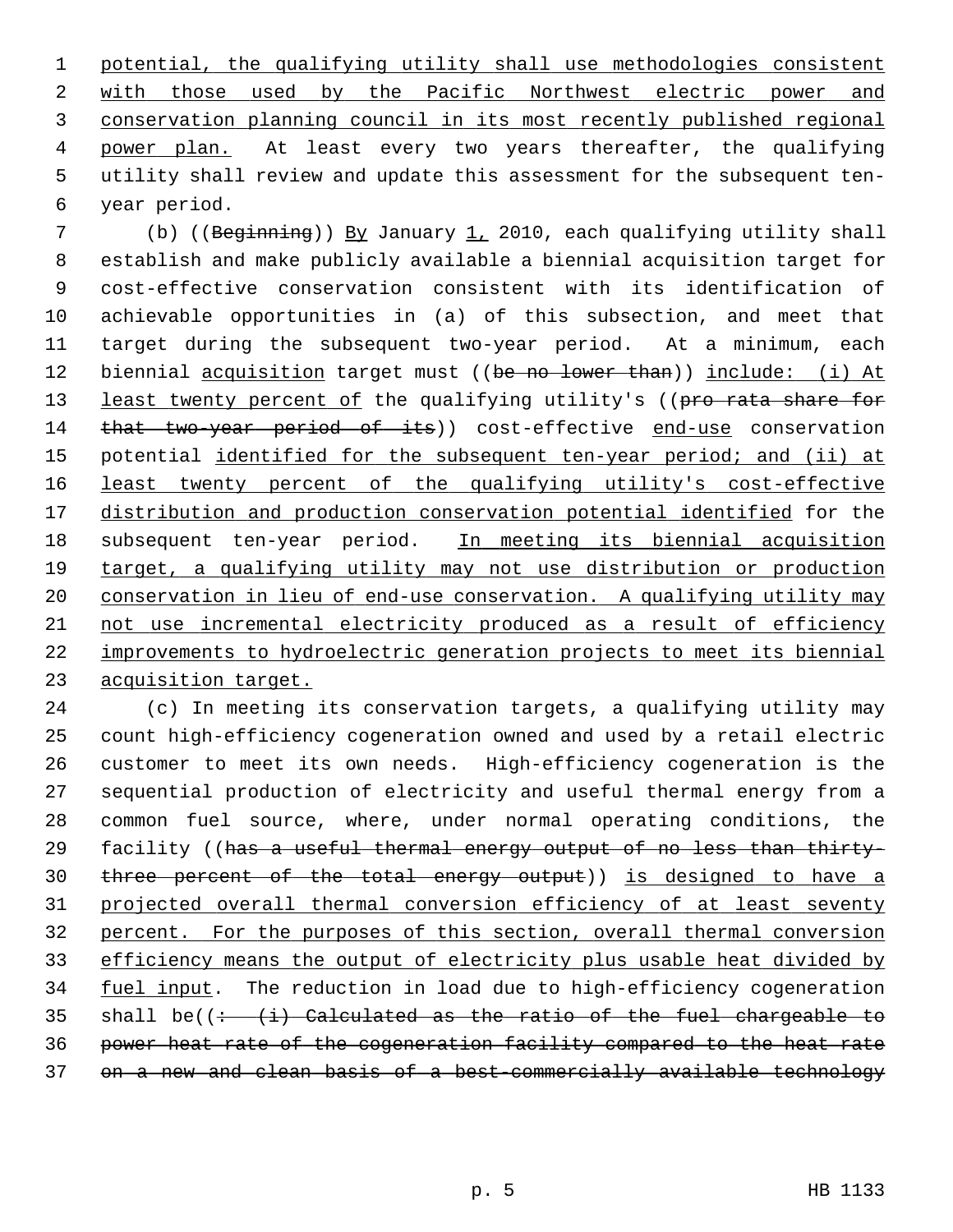1 combined-cycle natural gas-fired combustion turbine; and (ii)) counted 2 towards meeting the biennial conservation target in the same manner as 3 other production conservation savings.

 4 (d) The commission may determine if a conservation program 5 implemented by an investor-owned utility is cost-effective based on the 6 commission's policies and practice.

 7 (e) The commission may rely on its standard practice for review and 8 approval of investor-owned utility conservation targets.

 9 (2)(a) Each qualifying utility shall use eligible renewable 10 resources or acquire equivalent renewable energy credits, or a 11 combination of both, to meet the following annual targets:

12 (i) At least ((three)) four percent of its load by January 1, 2012, 13 and each year thereafter through December 31, 2015, where the eligible 14 renewable resources and renewable energy credits are generated by or 15 derived from generation facilities located in the Pacific Northwest;

16 (ii) At least ((nine)) ten percent of its load by January 1, 2016, 17 and each year thereafter through December 31, 2019, where:

18 (A) At least half of the eligible renewable resources and renewable 19 energy credits are generated by or derived from generation facilities 20 located in the Pacific Northwest; and

 (B) Any electricity from an eligible renewable resource that is derived from generation facilities located outside the Pacific Northwest is delivered to the Bonneville power administration or to the 24 transmission system of a qualifying utility;  $((and))$ 

25 (iii) At least ((<del>fifteen</del>)) sixteen percent of its load by January 26 1, 2020, and each year thereafter, where:

27 (A) At least half of the eligible renewable resources and renewable 28 energy credits are generated by or derived from generation facilities 29 located in the Pacific Northwest; and

 (B) Any electricity from an eligible renewable resource that is derived from generation facilities located outside the Pacific Northwest is delivered to the Bonneville power administration or to the transmission system of a qualifying utility; and

34 (iv) At least twenty percent of its load by January 1, 2025, and 35 each year thereafter, where:

36 (A) At least half of the eligible renewable resources and renewable 37 energy credits are generated by or derived from generation facilities 38 located in the Pacific Northwest; and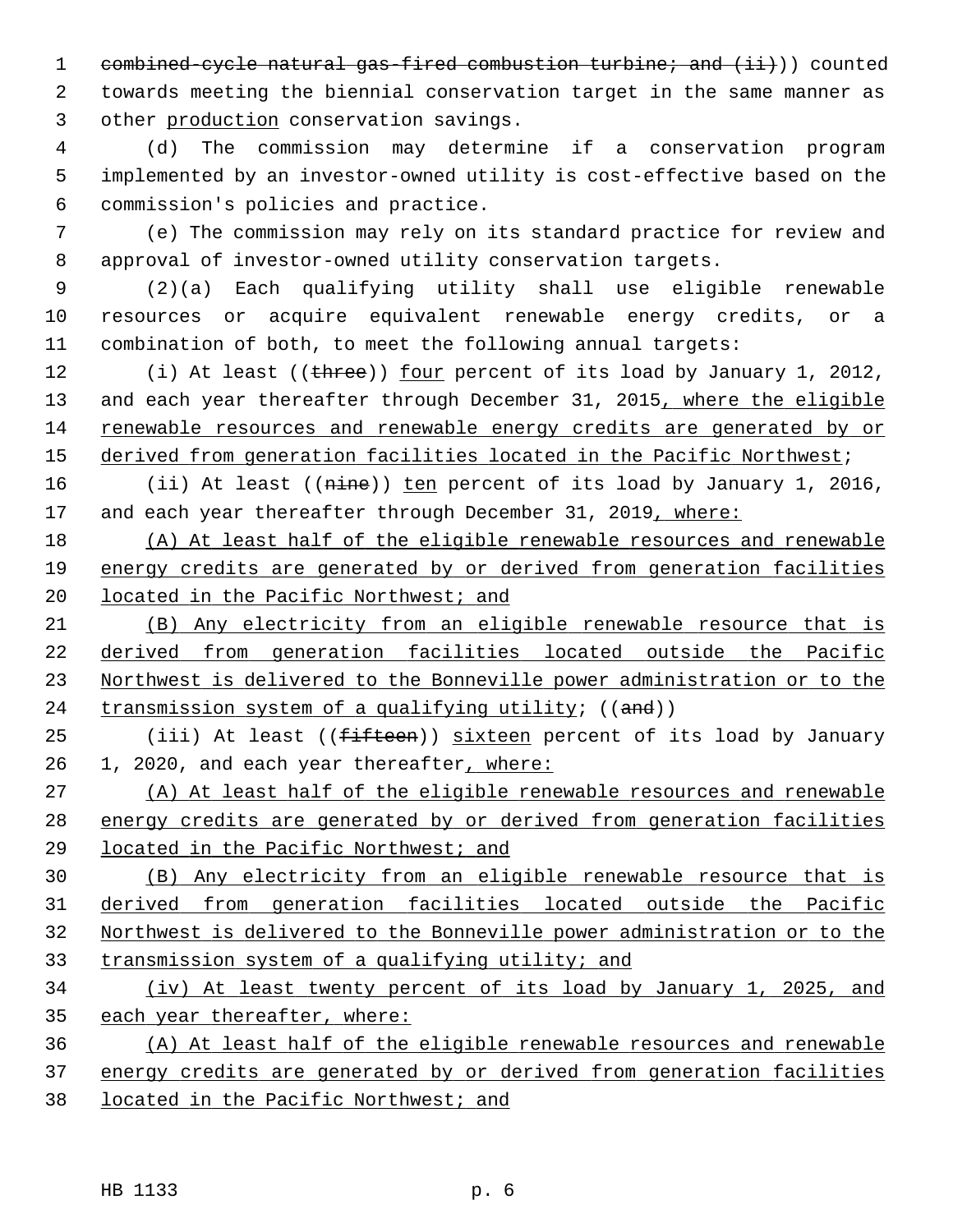(B) Any electricity from an eligible renewable resource that is derived from generation facilities located outside the Pacific Northwest is delivered to the Bonneville power administration or to the transmission system of a qualifying utility.

 5 (b) A qualifying utility may count distributed generation at double 6 the facility's electrical output if the utility: (i) Owns or has 7 contracted for the distributed generation and the associated renewable 8 energy credits; or (ii) has contracted to purchase the associated 9 renewable energy credits.

10 (c) In meeting the annual targets in (a) of this subsection, a 11 qualifying utility shall calculate its annual load based on the average 12 of the utility's load for the previous two years.

13 (d) A qualifying utility shall be considered in compliance with an 14 annual target in (a) of this subsection if: (i) The utility's weather-15 adjusted load for the previous three years on average did not increase 16 over that time period; (ii) after December 7, 2006, the utility did not 17 commence or renew ownership or incremental purchases of electricity 18 from resources other than renewable resources other than on a daily 19 spot price basis and the electricity is not offset by equivalent 20 renewable energy credits; and (iii) the utility invested at least one 21 percent of its total annual retail revenue requirement that year on 22 eligible renewable resources, renewable energy credits, or a 23 combination of both.

24 (e) The requirements of this section may be met for any given year 25 with renewable energy credits produced during that year, the preceding 26 year, or the subsequent year. Each renewable energy credit may be used 27 only once to meet the requirements of this section.

28 (f) In complying with the targets established in (a) of this 29 subsection, a qualifying utility may not count:

30 (i) Eligible renewable resources or distributed generation where 31 the associated renewable energy credits are owned by a separate entity; 32  $((e^{\pi})$ 

33 (ii) Eligible renewable resources or renewable energy credits 34 obtained for and used in an optional pricing program such as the 35 program established in RCW 19.29A.090; or

36 (iii) Efficiency improvements to hydroelectric generation projects 37 attributable to any utility other than the qualifying utility and whose 38 energy output is marketed by the Bonneville power administration.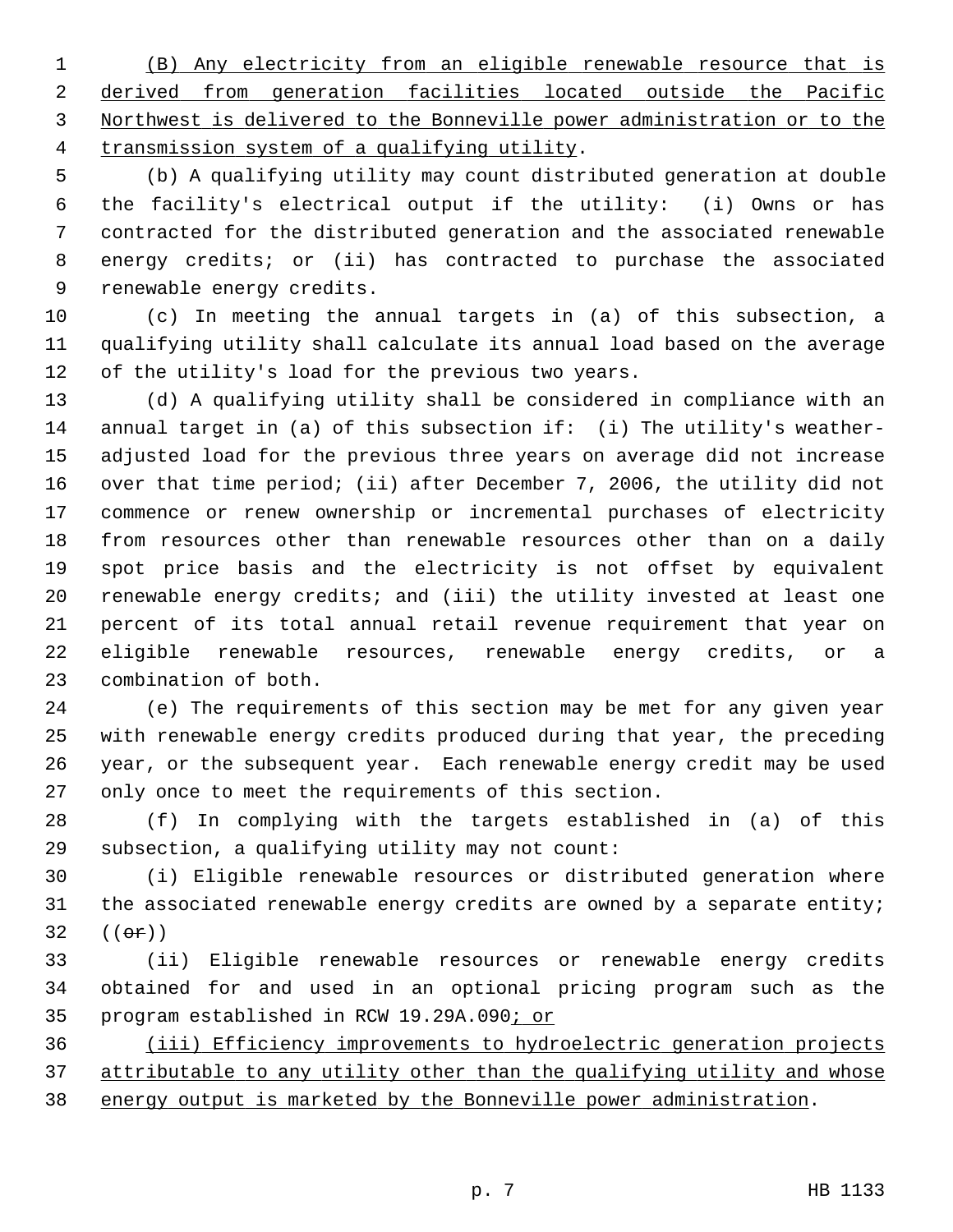1 (g) Where fossil and combustible renewable resources are cofired in 2 one generating unit located in the Pacific Northwest where the cofiring 3 commenced after March 31, 1999, the unit shall be considered to produce 4 eligible renewable resources in direct proportion to the percentage of 5 the total heat value represented by the heat value of the renewable 6 resources.

 7 (h)(i) A qualifying utility that acquires an eligible renewable 8 resource or renewable energy credit may count that acquisition at one 9 and two-tenths times its base value:

10 (A) Where the eligible renewable resource comes from a facility 11 that commenced operation after December 31, 2005; and

12 (B) Where the developer of the facility used apprenticeship 13 programs approved by the council during facility construction.

14 (ii) The council shall establish minimum levels of labor hours to 15 be met through apprenticeship programs to qualify for this extra 16 credit.

17 (i) Beginning July 1, 2009, a qualifying utility may acquire renewable energy credits produced on or after July 1, 2009, from a biomass energy facility, regardless of the date it commences operations.

21 (j) A qualifying utility shall be considered in compliance with an 22 annual target in (a) of this subsection if events beyond the reasonable 23 control of the utility that could not have been reasonably anticipated 24 or ameliorated prevented it from meeting the renewable energy target. 25 Such events include weather-related damage, mechanical failure, 26 strikes, lockouts, and actions of a governmental authority that 27 adversely affect the generation, transmission, or distribution of an 28 eligible renewable resource under contract to a qualifying utility.

29 (3) Utilities that become qualifying utilities after December 31, 30 2006, shall meet the requirements in this section on a time frame 31 comparable in length to that provided for qualifying utilities as of 32 December 7, 2006.

33 **Sec. 4.** RCW 19.285.050 and 2007 c 1 s 5 are each amended to read 34 as follows:

35 (1)(a) A qualifying utility shall be considered in compliance with 36 an annual target created in RCW 19.285.040(2) for a given year if the 37 utility invested four percent of its total annual retail revenue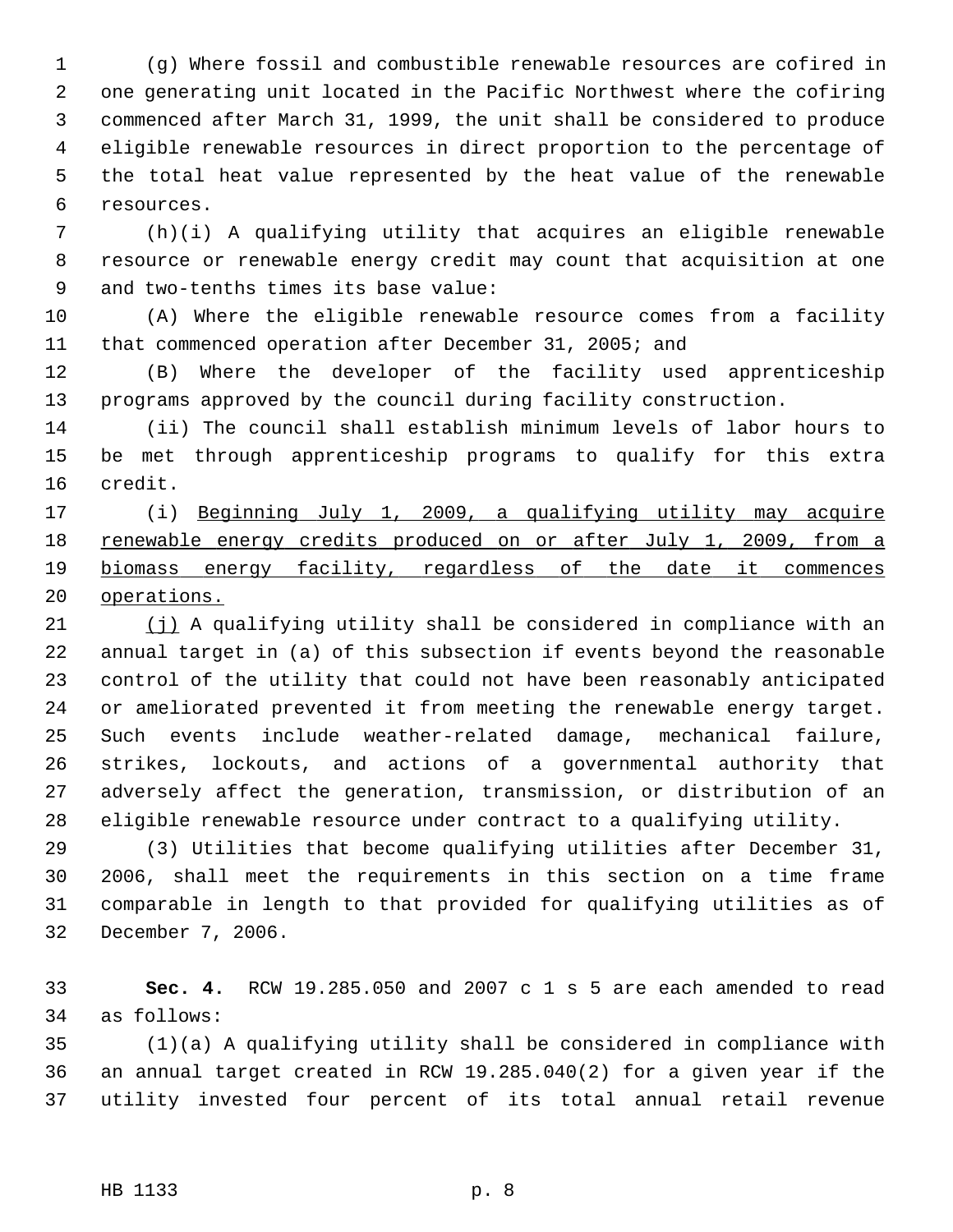1 requirement on the incremental costs of eligible renewable resources, 2 the cost of renewable energy credits, or a combination of both, but a 3 utility may elect to invest more than this amount.

 4 (b) The incremental cost of an eligible renewable resource is 5 calculated as the difference between the levelized delivered cost of 6 the eligible renewable resource, regardless of ownership, compared to 7 the levelized delivered cost of an equivalent amount of reasonably 8 available substitute resources that do not qualify as eligible 9 renewable resources, where the resources being compared have the same 10 contract length or facility life.

 (c) Except as provided in (i) of this subsection, for purposes of this section and RCW 19.285.040(2)(d), an investor-owned utility shall use its commission-approved total retail revenue requirement resulting from the utility's most recent general rate case.

 (i) For each investor-owned utility, if the commission has not issued an order in a general rate case for that utility in any of the 17 three years prior to January 1st of a year for which an annual target is created in RCW 19.285.040(2), the commission shall calculate the total annual retail revenue requirement for that utility for that 20 target year. The total annual retail revenue requirement for each utility must be calculated based on only the operations of the utility relating to electricity, and must be updated annually until the commission issues an order for that utility in a general rate case. The total annual retail revenue requirement calculated for purposes of this subsection has no bearing on the commission's rate-making policies and practices under Title 80 RCW.

27 (2) An investor-owned utility is entitled to recover all prudently 28 incurred costs associated with compliance with this chapter. The 29 commission shall address cost recovery issues of qualifying utilities 30 that are investor-owned utilities that serve both in Washington and in 31 other states in complying with this chapter.

32 **Sec. 5.** RCW 19.285.080 and 2007 c 1 s 8 are each amended to read 33 as follows:

34 (1) The commission may adopt rules to ensure the proper 35 implementation and enforcement of this chapter as it applies to 36 investor-owned utilities.